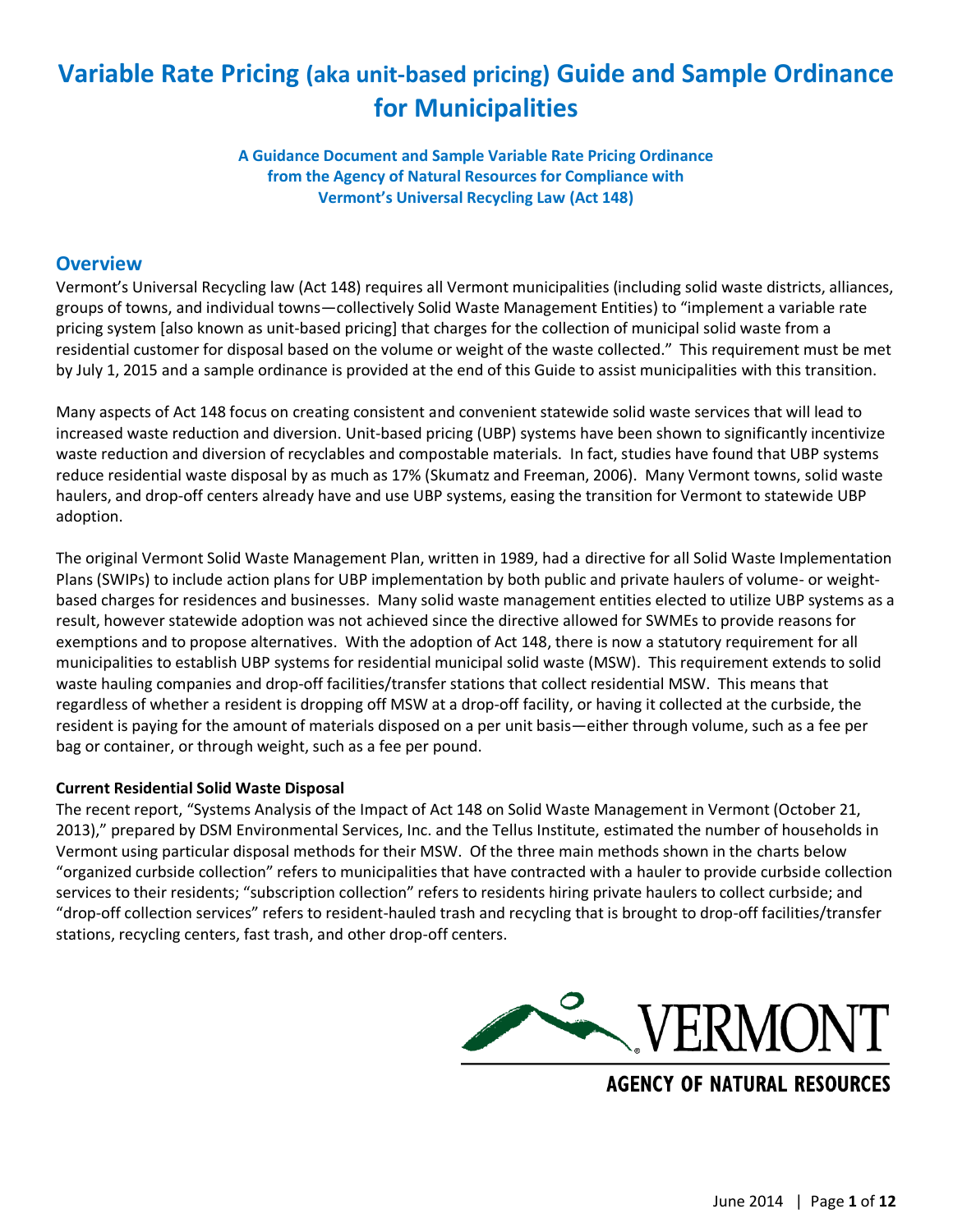### **Estimated Residential Use of Municipal Solid Waste Collection Services<sup>1</sup>**

- x 11,900 (4%) households are part of an **organized** curbside collection program
- x 157,800 (58%) households are part of a **subscription** collection service
- x 100,200 (37%) households rely on **drop off** services

# **MSW Disposal Method by Household**



## **Estimated Residential Use of Recycling Collection Services**

- x 34,800 (13%) households are part of an **organized** collection program,
- x 74,200 (27%) receive subscription **curbside** collection
- **•** 98,400 (36%) utilize **drop off** collection services
- x 62,500 (23%) households **lack access** to parallel recycling services.

# **Recycling Collection Method by Household**



The following towns have organized curbside collection: Brattleboro, Burke (trash only), Goshen (trash only), Hartford (recycling only), Lyndon, Middlebury (recycling only), Bristol (recycling only), Proctor, Westford, Underhill, Westmore, Guildhall, Bloomfield, Brunswick, Maidstone, Westminster (trash only), and Vernon (trash only).

 $1$  This information and charts below were sourced from the "Systems Analysis of the Impact of Act 148 on Solid Waste Management in Vermont (October 21, 2013)," prepared by DSM Environmental Services, Inc. and the Tellus Institute.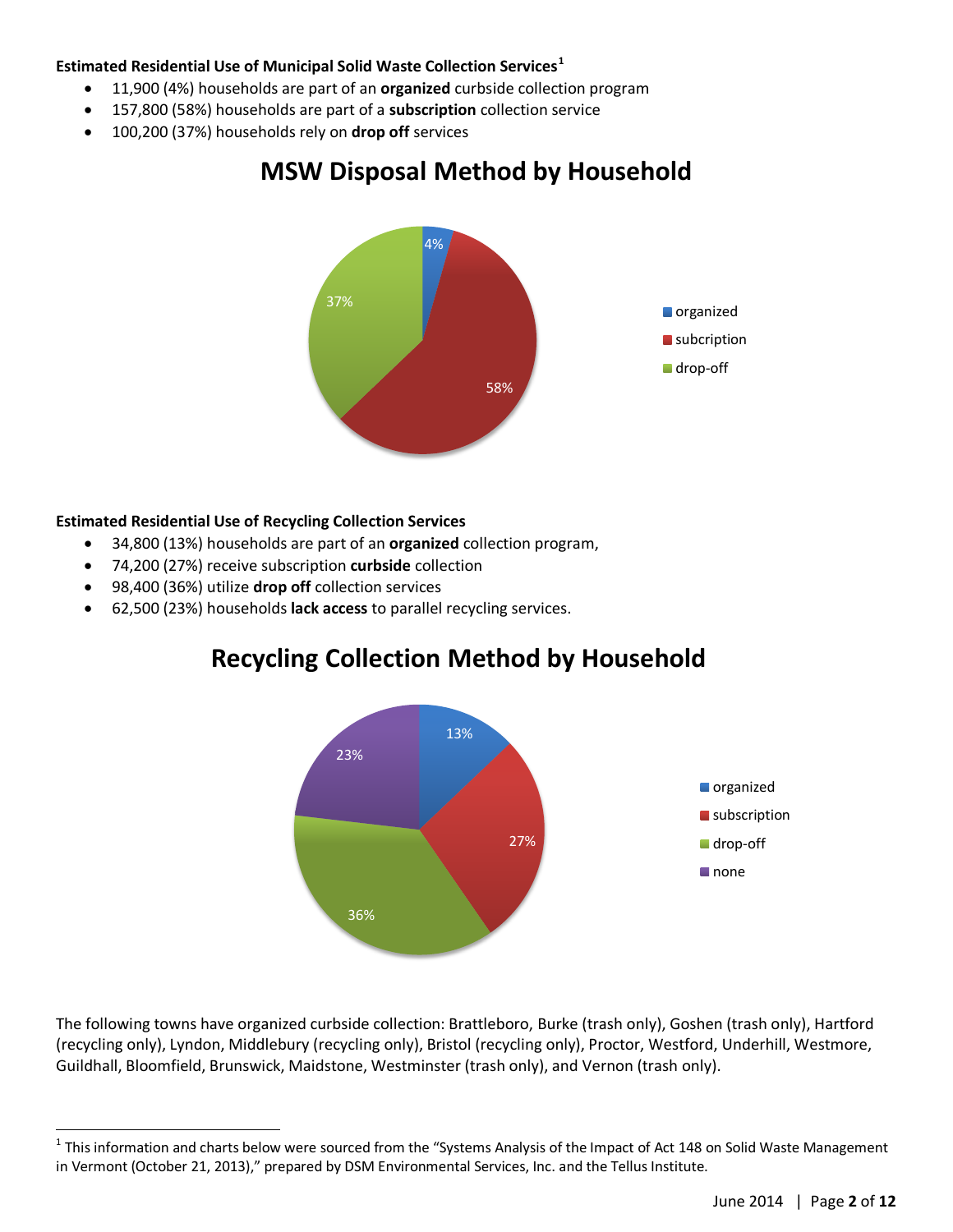## **What is Unit-Based Pricing?**

Many communities in Vermont, the United States, and abroad pay for their trash in the same way that they pay for their electricity—based on the amount they use—*or* in this case, the amount of trash they produce. This payment system is commonly referred to as unit-based pricing (UBP), where a person pays a certain fee for each bag (e.g. volume unit) or for each pound (e.g. weight unit) of trash they throw away.

These systems are also known as variable rate pricing (VRP), pay as you throw (PAYT), user pay, or SMART—"Save Money and Reduce Trash." While these terms share the same meaning, not all UBP systems are structured the same. However all UBP systems that charge households a per unit fee, such as \$2.00 per bag, are sending a "price signal" to waste generators that the more trash they produce, the more they will have to pay.

Bringing your trash to a drop-off facility and paying a fee for each bag of trash you drop off is one example of UBP. Similarly, if you hire a trash collection service (trash pickup), and you pay a fee for each unit of trash you set out on the curb on collection day (e.g. for each bag, can, bin or container of trash) this is also a type of UBP.

### **What is Not UBP?**

If you pay a flat fee for trash collection services either through your town property taxes or through a private contractor that permits you to put out numerous bags, cans, bins, or containers of trash on collection day with no additional fee, that is not UBP. Similarly purchasing a "dump" sticker that allows you to drop-off as much trash as your car/truck will hold at the dump or drop-off facility is not UBP and neither is a punch card that allows the user an unlimited amount of trash disposal for one punch of the card.

#### **What are the Benefits of UBP?**

- **Unit-Based Pricing Gives Residents Control of Costs** If your community or local haulers do not offer a UBP payment system, trash fees are not being fairly applied to residential customers. People who produce little trash and those that are aggressive recyclers (low volume users) are required to pay the same amount as everyone else. With UBP, customers who produce more trash pay more. Flat fees do not allow a customer to control how much they spend on solid waste disposal. UBP allows all customers to have control of their solid waste costs and gives them the power to save money by recycling and composting. Once UBP is implemented, low-volume users, such as the elderly, will no longer subsidize those who generate higher volumes of trash. UBP systems can be convenient. Residents who were initially against the Pay-Per-Throw in Newark Vermont, found that recycling was not that much trouble and their disposal costs were not overwhelming.
- x *Reduces Costs* Some communities have found significant solid waste cost savings after initiating UBP systems. Flat fee structures do not send a "price signal" to residents, thereby making disposal easy and encouraging overuse of solid-waste services.<sup>2</sup> The newly implemented UBP system in Canaan Vermont helped the town gain control over their waste management costs, effectively cutting waste management costs in half. In addition the pricing system allowed the town to include two new expenses: a paid attendant to monitor the stump dump (in another location) one day a week, and a \$2,000/year contribution to a reserve fund to purchase new equipment when necessary. In Newark the cost of operating the transfer station, including recycling and disposal was removed from the town budget and significantly offset the need to raise taxes to cover other town expenses.
- x *Waste Reduction and Improved Environmental Quality* According to the U.S. EPA, UBP "has proven to be the single most measurably effective way to reduce residential solid waste, increase recycling, and decreasing waste-related greenhouse gas emissions." Newark Vermont's Pay-Per-Throw system has cut the amount of trash disposed in half: 33.39 tons for the 4<sup>th</sup> quarter of 2012 to 14.4 tons for the 4<sup>th</sup> quarter of 2013 Canaan Vermont selectman Gregory Noyes said of the town's recent UBP switch, "This is the only system that rewards individuals for their efforts to reduce their costs by recycling and composting." UBP systems extend the life of landfills, decrease air pollution from *trash* incinerators, and reduce the need for new disposal facilities. As communities turn to reuse, recycling, and composting, shared natural resources, such as land, air, and water, are protected and preserved.<sup>3</sup>

<sup>&</sup>lt;sup>2</sup> Page 14 - Skumatz, L. A. & Freeman, D. J. – PAYT In the US: 2006 Update and Analyses, December 2006.<br><sup>3</sup> Quoted from MA DEP. Retrieved September 2013 from <u>http://www.mass.gov/eea/agencies/massdep/recycle/reduce/pay-as</u> [throw-basics-for-municipalities.html.](http://www.mass.gov/eea/agencies/massdep/recycle/reduce/pay-as-you-throw-basics-for-municipalities.html)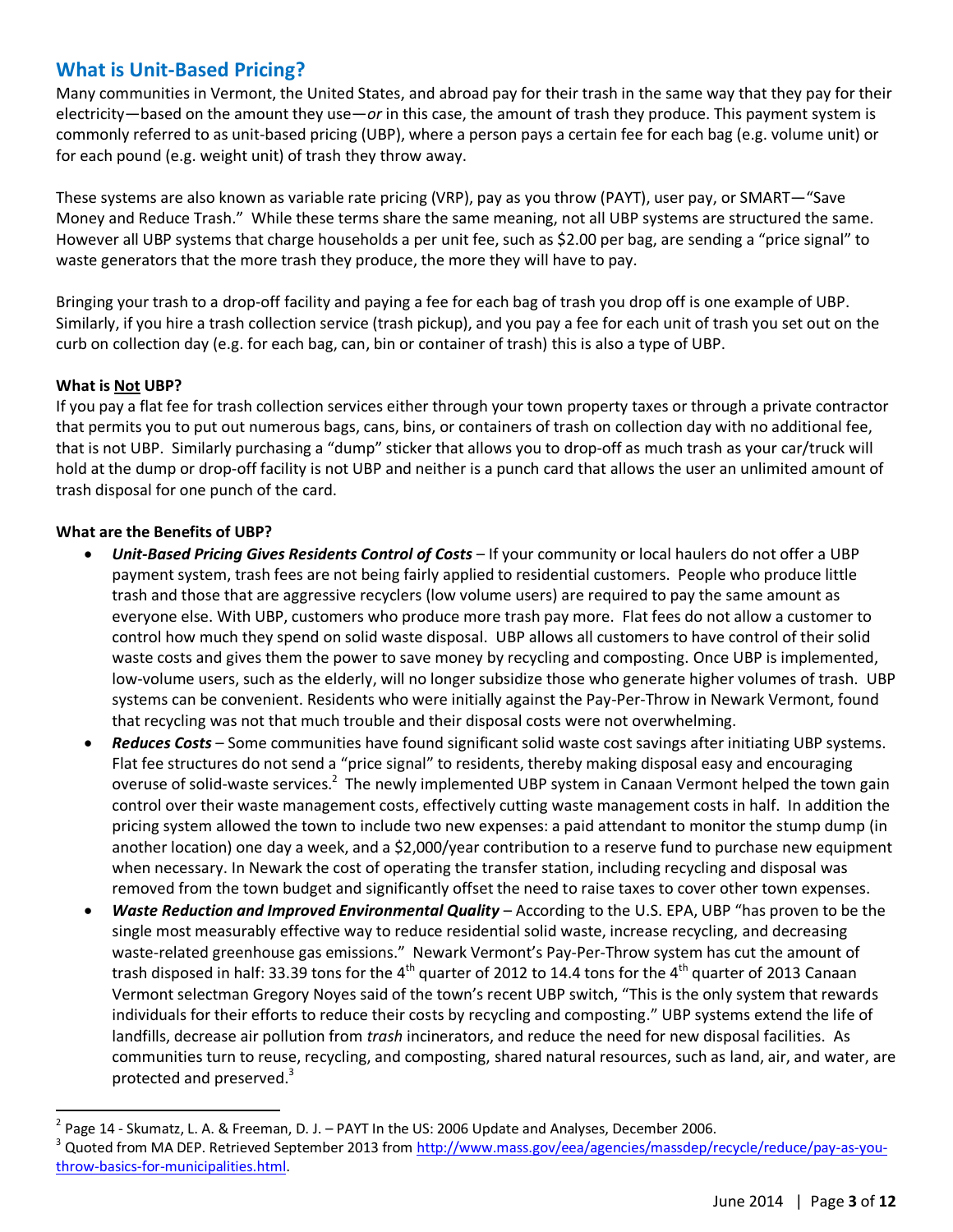Flexibility - UBP systems and programs can be designed for different sized communities and can be structured in a variety of ways allowing flexibility for local governments, haulers, and customers. "When you compare our last budget with the old system and our current budget it is clear as night and day PAYT is the way to go. Every town can adopt a PAYT System that fits their town. We had to make adjustments along the way. We would never go back to the old system." - Gregory Noyes, Canaan Selectman.

# **What is Being Required of Municipalities?**

- 1. In accordance with Act 148, all Solid Waste Management Entities (SWMEs) shall have implemented a UBP system that is based on either volume or weight of waste collected, by July 1, 2015. Satisfaction of this requirement requires SWMEs to ensure that all haulers and drop-off facility operators in their jurisdiction are using some type of UBP system and to enforce these requirements.
- 2. The UBP system chosen can vary depending on the needs and dynamics specific to the SWME (see the common UBP systems listed below).
- 3. In accordance with requirements of the new state Materials Management Plan, Solid Waste Management Entities must include in their SWIP that is submited to ANR, a description of their UBP system or program, including how haulers and facilities have been brought into compliance and copies of any ordinance passed. ANR will review each SWME's SWIP and may take action to enforce the adoption and implementation of a SWIP.

Since many solid waste management entities, drop-off facility operators, and haulers have legitimate UBP systems already in place, these municipalities should easily be able to meet this statutory requirement. Others will need to make changes to their payment systems for the trash services they offer in order to fulfill this requirement.

## **Guidance for Implementing a Unit-Based Pricing System**

To effectively implement a UBP system, ANR recommends that solid waste management entities adopt ordinances (in consultation with their attorney) in their districts or towns that require that all haulers and facilities establish and utilize UBP systems. Considering that solid waste collection routes frequently cross town lines, ANR encourages solid waste districts to adopt ordinances on behalf of their member towns and to coordinate with neighboring districts and other SWMEs to align ordinance language where appropriate to provide regional consistency of pricing systems.

Which UBP system a district or town decides to adopt—and requires haulers to utilize through their ordinance—is up to them as long as the UBP system meets the intent of Act 148. In southern New England, pre-paid UBP systems that require residents to purchase special bags or stickers are most common, mainly because they reduce billing and collection costs and can be adapted to fit a variety of municipal needs. Before choosing or developing a UBP system, ANR encourages SWMEs to contact the Agency for guidance with developing their UBP system.

## **Common Unit-based Pricing Systems**

Below is a brief description of the common types of UBP systems. It is ANR's recommendation that UBP systems implemented by SWMEs, haulers, and drop-off facilities will meet one or a combination of these pricing systems. Systems can be combined to meet the particular needs of a given community. Any of these various systems can be used in conjunction with a flat or fixed fee as long as a per-unit-fee is also charged based on volume or weight.

- x **Imprinted Trash Bags**  Residents purchase colored plastic bags imprinted with a unique identifier, such as the name or seal of the municipality. 30-35 gallon bags are most common. The price of each bag covers the cost of the bag itself and part or all of the cost of transportation, and disposal. Residents set these bags out at the curb for collection or bring them to their local drop-off facility. Waste haulers and drop-off facility operators are instructed to accept only the specially marked trash bags. Additional fees are usually charged for disposal of items too large to fit into a bag.
- x **Stickers** Residents purchase stickers at their municipal office and/or local retail stores to affix to a specific sized bags or containers (30 gallon sticker for kitchen sized bags and 50 gallon stickers for "contractor bags" for example). Only bags with these stickers are collected or are accepted for disposal at drop-off facilities. Sticker systems avoid the need for billing.
- **Per Bag Punch Cards** Residents purchase punch cards at their municipal office and/or local retail stores priced based on the number of dots or bags offered on the card. Drop-off facility operators punch the dots for each bag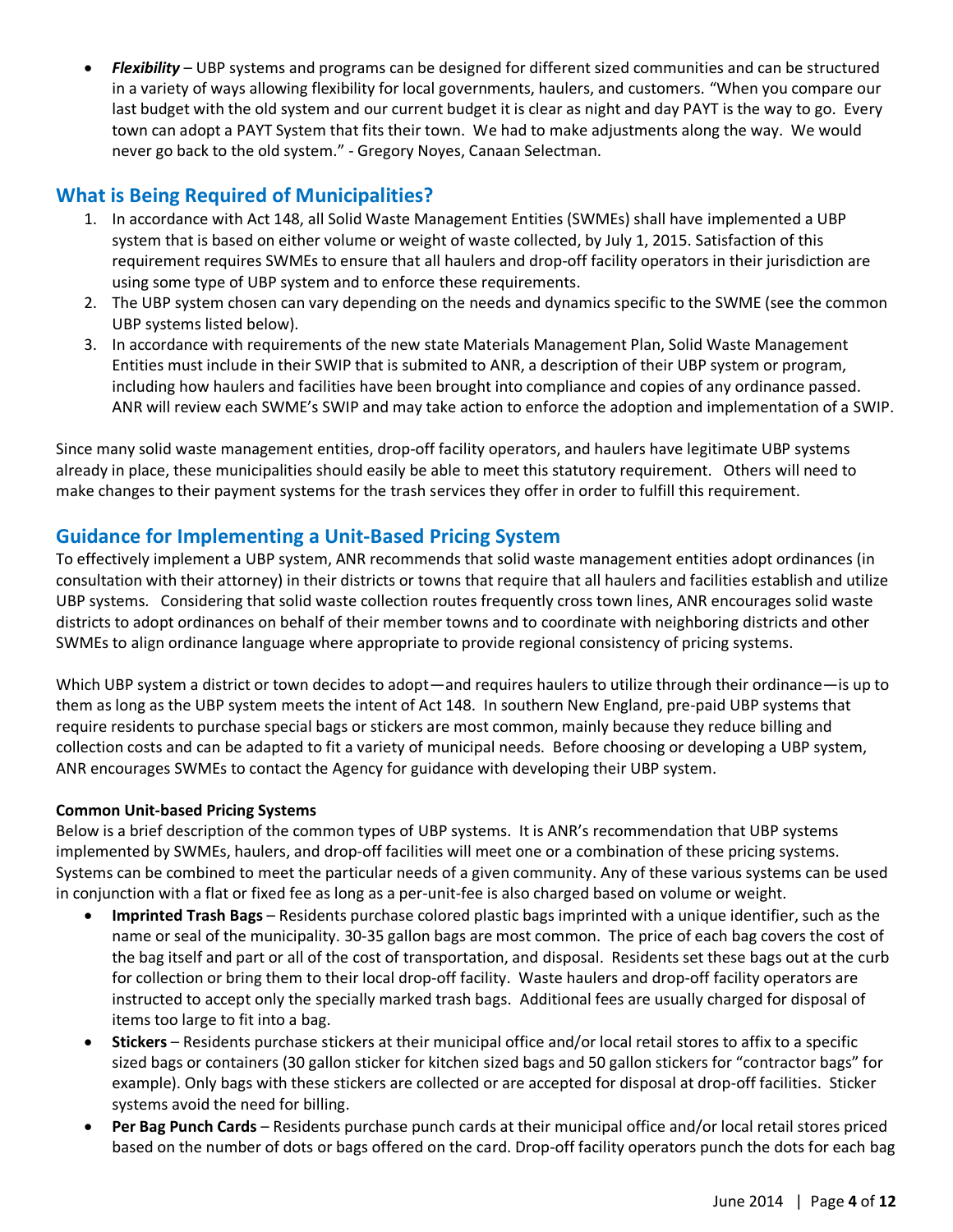of trash a resident brings for disposal. Only residents possessing a punch card are permitted to deposit trash at the drop-off facility. This system does not require the drop-off facility operator to handle cash transactions and also avoids the need for billing.

- x **Containers or Cans** Residents are offered containers of varying sizes (in some places as small as 13-20 gallons to provide incentives for those who aggressively recycle) with an increasing charge for the collection of larger containers or, haulers offer collection of multiple containers with an increased charge for each additional container. Haulers can include a flat fee to help defray the embedded cost in making the trip, but must have a unit-based charge, per container used by the resident. For example a hauler might charge a stop fee of X for all customers, with an additional unit-based fee of Y for every 32-gallon container a resident puts out for collection. Or Y for a 32-gallon container, Z for every 48-gallon container and so on.
- Hybrid Instead of receiving unlimited disposal (via collection or drop-off services) for payment of a monthly fee, annual dump sticker, or through property tax bills, residents receive a smaller, limited volume of service for that fee—for example one 32-gallon container or trash bag collected or allowed to be brought to a drop-off facility for disposal each week. If the customer needs to dispose of additional waste, there is another charge for each additional container or bag of trash that they produce. Some municipalities with organized collection may choose to maintain a small flat fee charge for household solid waste collection services through town property taxes or through something like a dump sticker. As long as a town also adopts and requires households to pay an additional per unit (volume or weight) fee for their trash (such as a charge per bag or per container of trash collected), the small flat fee would not be viewed by ANR as a tax subsidy and is therefore acceptable. This is known as a hybrid UBP system (more detail on this type of system follows below).
- x **Weight-Based Systems / "Garbage by the Pound"** Trash containers, bags, or even vehicles are weighed and customers are charged based on the weight of the trash they are disposing of. These systems require certified scales, however, to ensure accuracy of charges.

#### **Examples and Scenarios**

In response to several questions ANR has received we have developed a few examples and scenarios of acceptable UBP systems.

- x **What should a unit-based price cover?** The per unit fee should cover the cost of disposal for that unit of solid waste (including any district surcharge and state franchise fee) and may also cover the cost of collection of recyclables if it has been added to solid waste costs as allowable by law.
	- $\circ$  For instance, a town operating a transfer station should charge a per bag fee that covers the cost of hauling that bag to a landfill and the cost to dispose of it at that landfill (e.g. the tipping fee). That same town could fund other costs such as the transfer station attendant through their town's property taxes or through a flat fee charged for each dump sticker.
	- o A town that contracts with a hauler (or hauls themselves) to provide curbside collection services to residents should ensure that the per unit fee charged covers the cost for the hauling and disposal of each unit of trash collected. Additionally a town may also include in that per unit fee the costs for the collection of recyclables as allowable by law. Other costs such as the cost of a town-owned bailer, or upkeep to town owned solid waste equipment (loader, dumpsters), buildings, may be covered by a flat fee to every resident or through property taxes.
- x **Hybrid systems with a "base level" of service through property taxes** Another acceptable UBP option would be the use of property taxes to cover a certain 'base level' of service, such as 32 gallons of trash collection service per household per week (either by the bag or the container). Any additional bags or containers a resident sets out on the curb on collection day would need to carry an additional unit-based charge, such as a higher bill for having two containers, or through the use of a pre-paid sticker or pre-paid bag for these extra bags. A sticker or bag purchased at the town office, local grocery store, or gas station would be most common way to implement this type of system. Any hauler hired by the town would be required to not collect any bags above and beyond each household's first bag, if those additional bags were missing the sticker or were not the special bags sold by the town. Using property taxes to cover more than 32 gallons of trash collection service per household per week (either by the bag or the container) would not be acceptable. However, a 64 gallon container could be permitted as long as it was collected every other week (in effect maintaining the 32 gallons of trash collection service per week).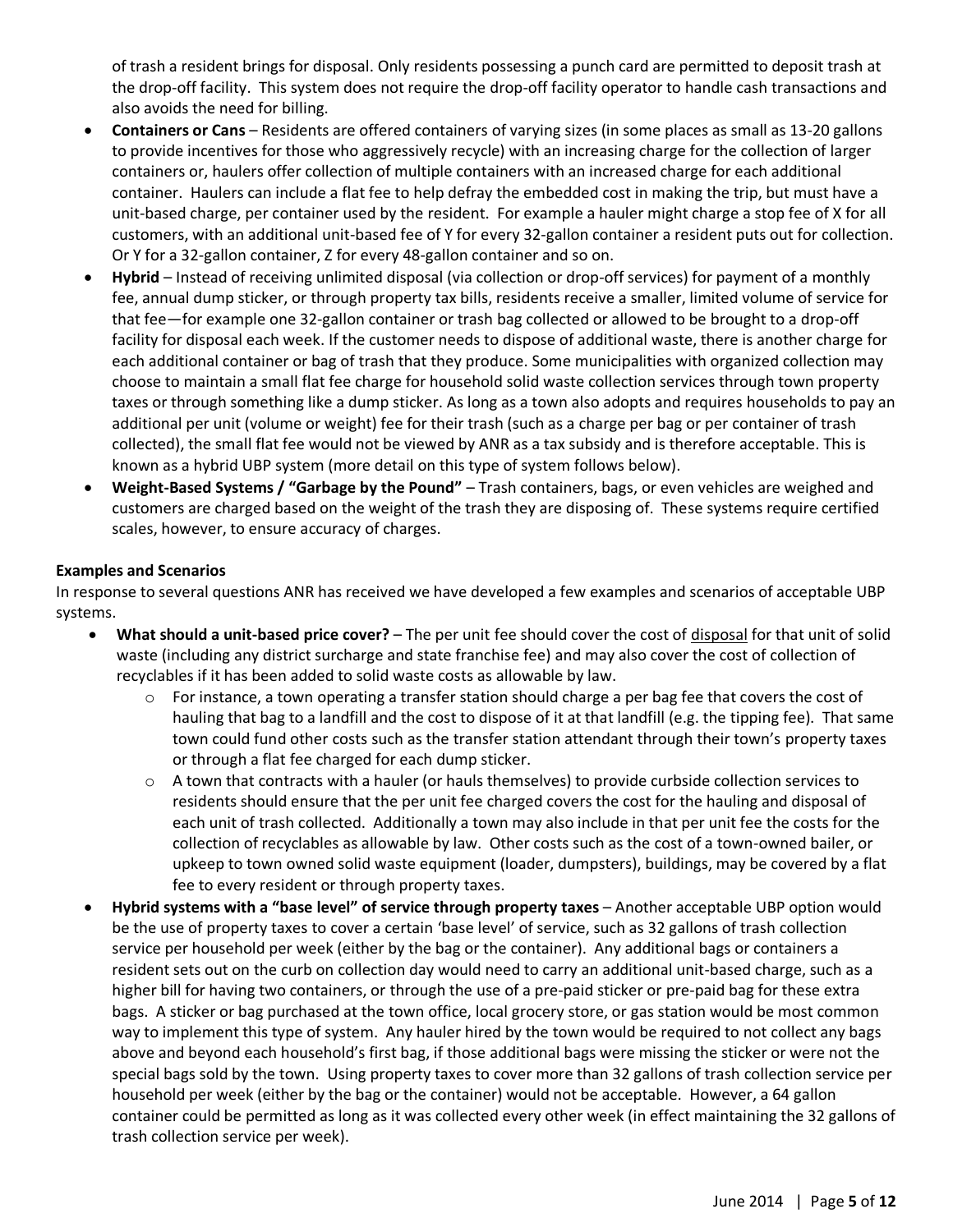x **Can towns subsidize recycling fees in the property taxes rather than in the trash bag fees?** – Yes a town may cover the cost of collecting recyclables through property taxes as long as a unit-based fee is charged for trash collection.

#### **Communicating the Transition to Unit-Based Pricing**

The following quoted sections were excerpted from Massachusetts' Department of Environmental Protection's Pay-As-You-Throw Basics for Municipalities website. Note that Massachusetts uses the acronym for pay as you throw—PAYT and the word "program" throughout in place of "system." ANR has specifically included MA DEP's section on Building Public Support because early and effective communication with residents about the shift to UBP system will significantly reduce misinformation, further public acceptance of the pricing, and ultimately, ordinance adoption. Educating the public and building support for UBP is critical for municipalities with organized collection, even though Act 148 requires them to implement UBP systems.

"With any new program, issues will arise that need to be considered and addressed before implementation. Most prominent among them are likely to be:

- **Public Perception that the Fee is a Tax**. It is possible that residents may perceive the unit-based pricing program as a new tax. To avoid this perception, communities should consider making their programs revenue-neutral, by reducing property taxes or flat fees by the amount that unit-based fees are expected to generate. As a result, residents do not view PAYT fees as taxes.
- **Adverse Effects on Low-Income Households**. Because PAYT fees for trash service represent a higher percentage of a low-income family's income, steps should be taken to minimize the impact on these households. Just as electric, gas, and water utilities provide special rates for low-income users, a PAYT program may also include lowered rates for residents who demonstrate hardship.
- **Increases in Illegal Dumping**. Many solid waste managers have expressed a fear that residents may resort to illegal dumping in commercial waste bins or public trash cans if charged a fee for waste disposal. Studies of communities in Massachusetts and around the nation with PAYT programs indicate that increased illegal dumping is NOT a problem in most communities.
- x **Higher Administrative Costs**. With any new program, additional staff time may be needed for planning and start-up. However, these costs are generally recovered in the long run through savings associated with increased recycling and reduced waste disposal.

#### **Building Public Support**

Public acceptance and support are the most important components of a successful unit-based pricing program. Key players from the municipal government and from the community at large must be involved from the beginning of the planning process. Taking the time and committing the resources to build support within both the government and community will minimize confusion about the program from the beginning. Here are a few suggestions about how to gather support in your community:

- **Sell the Program to Key Decision Makers.** Begin by gaining the support of local officials. Prepare briefing documents that analyze costs and address potential concerns, and develop a number of program options from which decision makers can choose. Once support among key decision makers has been established, build community awareness and support for the program.
- **Gather Public Input**. Community awareness and support is a key to the ultimate success of PAYT programs. Without public support, a PAYT program has less chance of being accepted. After all, the citizens make the program work by following the rules. Comments should be solicited from the public to help identify misperceptions about the program and reasons for opposition, and to inform program planners of current public opinion. Public meetings also are important for providing an additional avenue for residents to voice their concerns and raise issues.
- **Educate the Public**. The final step in the process of building local support for unit-based pricing is to address the public's concerns and misperceptions. Provide program specifics and offer information on waste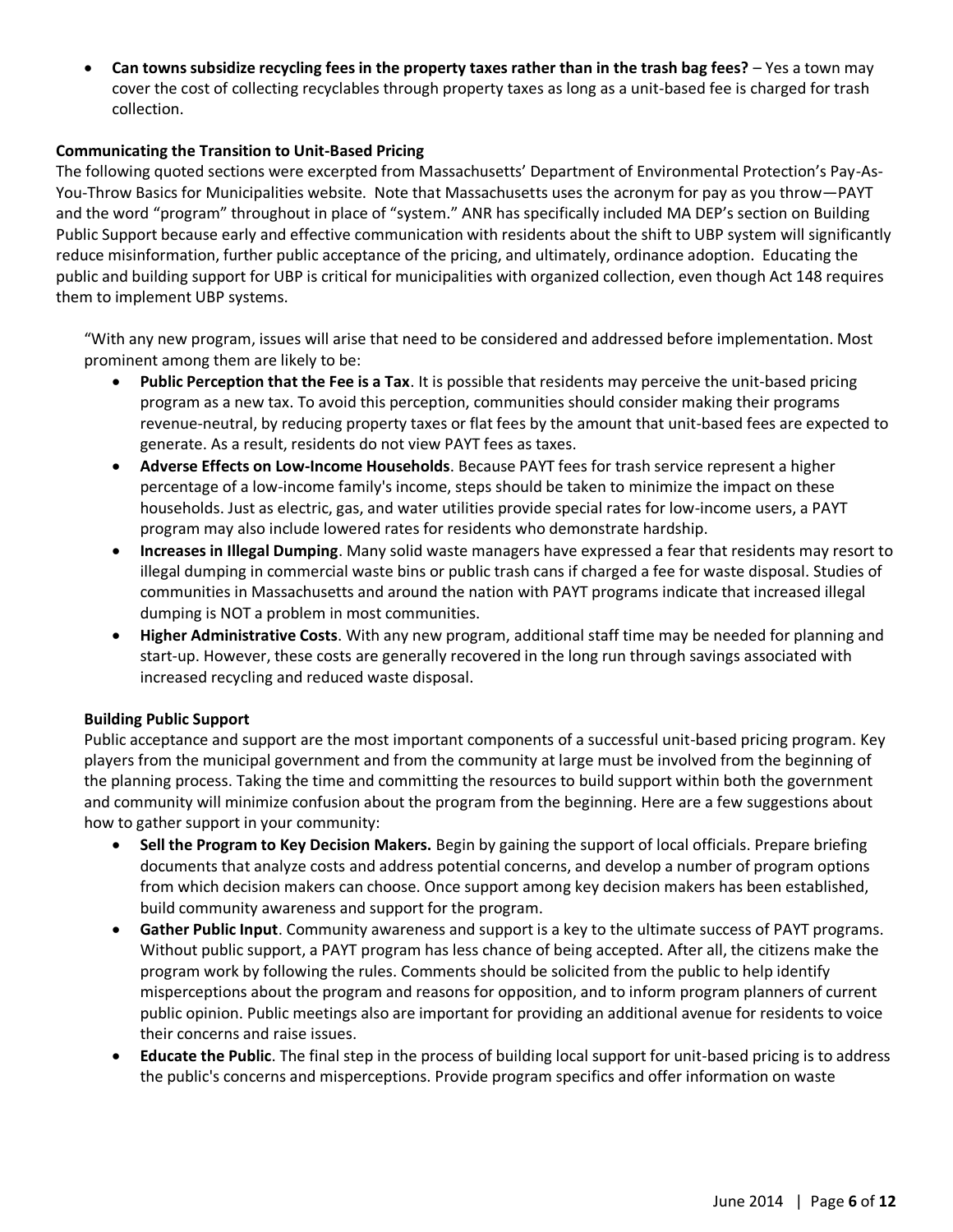reduction and recycling. If residents believe the pricing structure is arbitrary and are unaware of ways to reduce their costs, the program is likely to fail."<sup>4</sup>

For detailed guidance and information on implementing a UBP systems, ANR strongly recommends municipalities consult the report entitled *Pay-As-You-Throw: An Implementation Guide for Solid Waste Unit-Based Pricing Programs* and produced by the Massachusetts, Department of Environmental Protection, January 2004. The report provides detailed information on the pros and cons of various UBP systems, which MA communities have adopted various systems, and specific information on adding in collection of recycling, bulky items, and compostable materials such as food, leaf, and yard waste. It also discusses the challenges to UBP systems posed by apartment building residents and seasonal residents and suggests solutions such as instructing and requiring property owners to educate their renters or seasonal residents on local UBP systems and recycling and composting requirements in state law. This report can be accessed here: [http://www.mass.gov/eea/docs/dep/recycle/reduce/m-thru-x/pguide04.pdf.](http://www.mass.gov/eea/docs/dep/recycle/reduce/m-thru-x/pguide04.pdf)

### **Designing and Setting Sustainable UBP Rates**

As with any service paid on a per-unit or per-use basis, such as per kilowatt with electricity, a service administrator (be it a town, private hauler or drop-off facility operator), should ensure that the fees cover the costs of maintaining and operating the system and the service. In towns with contracted haulers, UBP systems (e.g. "organized collection") generally involve a two-tiered pricing system that combines a flat fee with a unit-based fee. The flat fee provides stability to the solid waste UBP system and ensures that the basic costs of collection are covered. The unit-based fee provides the incentive for residents to recycle and compost.<sup>5</sup>

The U.S. EPA's *Rate Structure Design: Setting Rates for a Pay-As-You-Throw Program* guide can be a valuable resource in determining how to set rates for your UBP system. Rates that are too high will upset residents, while rates that are too low may not cover the cost of solid waste collection and disposal. You can download the USEPA guide here: [http://www.epa.gov/epawaste/conserve/tools/payt/tools/rsd.htm.](http://www.epa.gov/epawaste/conserve/tools/payt/tools/rsd.htm)

The EPA also offers a Pay-As-You-Throw Tool Kit and 7 worksheets that are useful for designing a UBP system and even evaluating how it is working. These worksheets cover the following topics:

- Worksheet 1: Program Goals
- x Worksheet 2: Potential Barriers
- x Worksheet 3: Public Outreach
- x Worksheet 4: Container & Pricing Choices
- Worksheet 5: Rate Structure Design
- Worksheet 6: Implementation Checklist
- x Worksheet 7: Monitoring & Evaluation

Access these resources by following this link: http://www.epa.gov/epawaste/conserve/tools/payt/tools/toolkit.htm.

Other tools available from the U.S. EPA include the "SMART BET Calculator" (Saving Money and Reducing Trash Benefit Evaluation Tool). This tool allows users to see the greenhouse gas reductions and cost savings that are possible by implementing a UBP system. Download the U.S. EPA's SMART BET Calculator here: <http://www.epa.gov/epawaste/conserve/tools/payt/tools/smart-bet/index.htm>

A significant number of Vermont towns and solid waste districts utilize UBP systems. For information on towns that may have recently adopted UBP systems talk to your local solid waste district, group, or alliance.

Additionally Massachusetts and Connecticut both have extensive lists of communities that have adopted UBP systems including specifics on when the program was initiated, what UBP system is being employed (bags, stickers, punch cards,

<sup>&</sup>lt;sup>4</sup> Mass DEP Pay-As-You-Throw Basics for Municipalities[: http://www.mass.gov/eea/agencies/massdep/recycle/reduce/pay-as-you](http://www.mass.gov/eea/agencies/massdep/recycle/reduce/pay-as-you-throw-basics-for-municipalities.html)[throw-basics-for-municipalities.html](http://www.mass.gov/eea/agencies/massdep/recycle/reduce/pay-as-you-throw-basics-for-municipalities.html)<br><sup>5</sup> Mass DEP Pay-As-You-Throw Basics for Municipalities: <u>http://www.mass.gov/eea/agencies/massdep/recycle/reduce/pay-as-you-</u>

[throw-basics-for-municipalities.html](http://www.mass.gov/eea/agencies/massdep/recycle/reduce/pay-as-you-throw-basics-for-municipalities.html)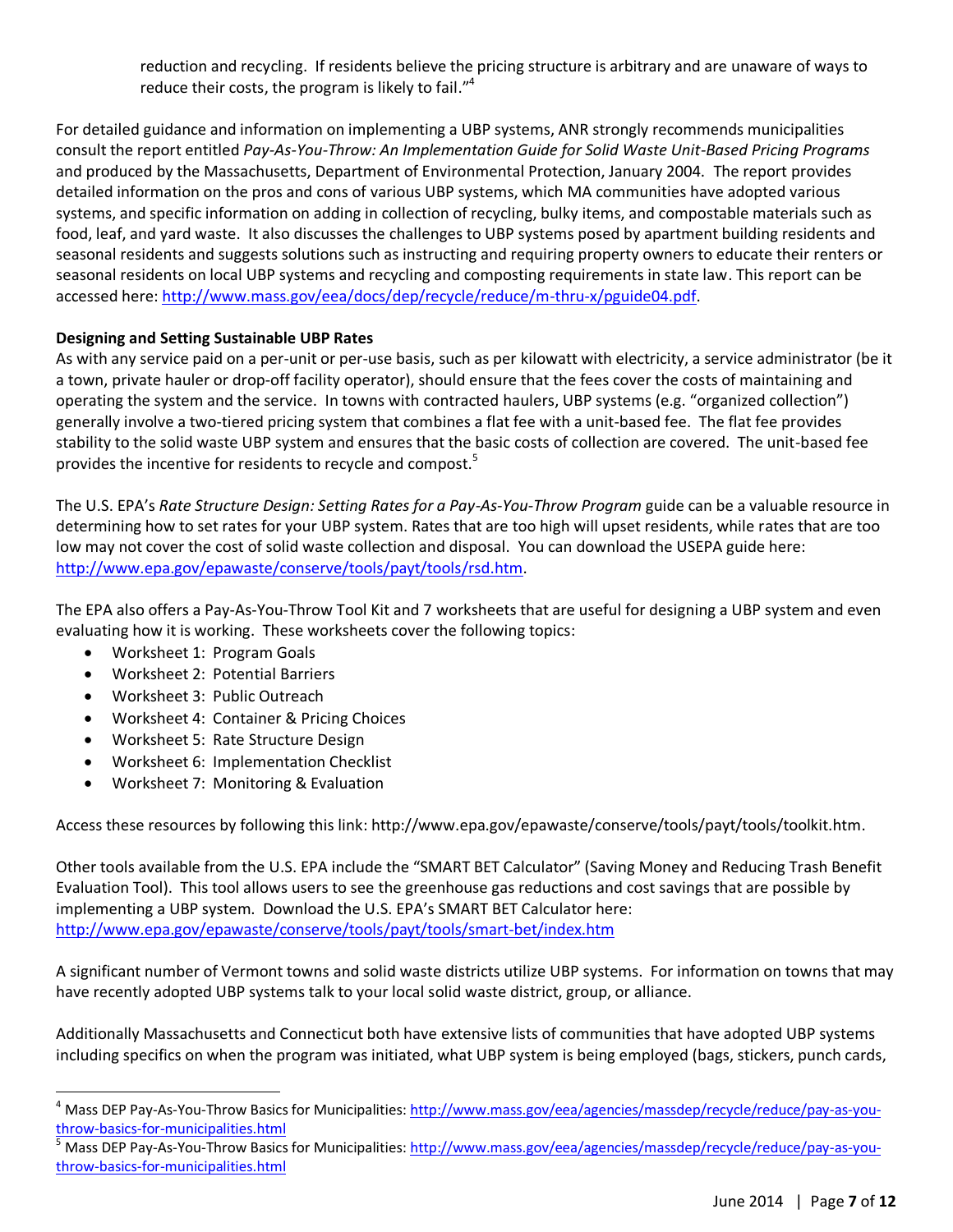etc.), what the prices per bag or container are, and contact information for the person who operates the municipal program. To view a list of Massachusetts' UBP communities visit:

[http://www.mass.gov/eea/agencies/massdep/recycle/reduce/pay-as-you-throw-payt.html.](http://www.mass.gov/eea/agencies/massdep/recycle/reduce/pay-as-you-throw-payt.html) To view a list of Connecticut's UBP communities visit: [http://www.ct.gov/deep/cwp/view.asp?a=2714&q=324920#Conn.](http://www.ct.gov/deep/cwp/view.asp?a=2714&q=324920#Conn)

#### **Passing/Amending an Ordinance**

To implement UBP, SWMEs may choose to adopt an ordinance requiring all haulers and facilities in their jurisdiction utilize a unit-based pricing system. One way to enforce this is for SWMEs to license haulers and facilities and require them to include evidence of their unit-based pricing structure along with their license application. If the their pricing structure does not meet one of the categories for UBP, the SWME may reject or revoke their license application, fine them, or take other actions as outlined by their ordinance.

Attached to this guide is a sample and example ordinance offered by ANR that could be adopted and adapted by SWMEs. ANR strongly advises SWMEs to consult their attorney before adopting any new ordinance. ANR shall be indemnified and held harmless by any municipality who chooses to use this sample ordinance.

#### **Towns with Taxpayer Funded Solid Waste Collection (e.g. "Organized Collection")**

A town or towns, which are not part of a district and that have contracted with a solid waste hauler that serves their residents, may enact a UBP system by voting at a meeting of their governing body—the select board—or via a public vote at town meeting. At a town meeting vote, local leaders should make it clear that Act 148 clearly requires all municipalities implement a UBP system by July 1, 2015. The only choice presented to municipalities is what type of UBP system they might choose to adopt or implement.

#### **Incorporating Recycling**

It is essential that convenient and comprehensive recycling be part of any UBP program. Act 148 requires all facilities that provide trash disposal to also offer recycling drop-off services by July 1, 2014 and all haulers who provide trash collection to also offer recycling collection, by July 1, 2015. Neither facilities nor haulers may charge a separate fee for the drop-off or collection of recycling from residential customers; however they may incorporate the costs for collection into the costs for solid waste.

## **Additional Resources and Assistance**

- MA DEP: The Massachusetts Department of Environmental Conservation maintains an extensive website on pay as you throw including case studies on both pay as you throw collection programs and drop-off programs [http://www.mass.gov/eea/agencies/massdep/recycle/reduce/pay-as-you-throw-payt.html.](http://www.mass.gov/eea/agencies/massdep/recycle/reduce/pay-as-you-throw-payt.html)
- US EPA's Dedicated Pay As You Throw webpage <http://www.epa.gov/epaoswer/non-hw/payt/intro.htm>
- US EPA Education & Outreach Resources <http://www.epa.gov/osw/conserve/tools/payt/top5.htm>
- x US EPA PAYT tools <http://www.epa.gov/osw/conserve/tools/payt/index.htm>
- The 'Reason Foundation' has an extensive independent study of Pay As You Throw [http://www.reason.org/files/cb914cdfff39846fc8a59f3620bfeeb4.pdf.](http://www.reason.org/files/cb914cdfff39846fc8a59f3620bfeeb4.pdf)

#### **Links to Sample Ordinances**

- x Boulder County, CO:<http://www.bouldercounty.org/doc/government/ordwastehauler.pdf>
- Fort Collins, CO: [http://www.fcgov.com/recycling/pdf/trash\\_ordinance\\_20090519.pdf](http://www.fcgov.com/recycling/pdf/trash_ordinance_20090519.pdf)

#### **Assistance**

If you would like assistance implementing a UBP system in your district or town, please contact: Josh Kelly, ANR-DEC, Solid Waste Program (802) 522-5897 or [josh.kelly@state.vt.us](mailto:josh.kelly@state.vt.us)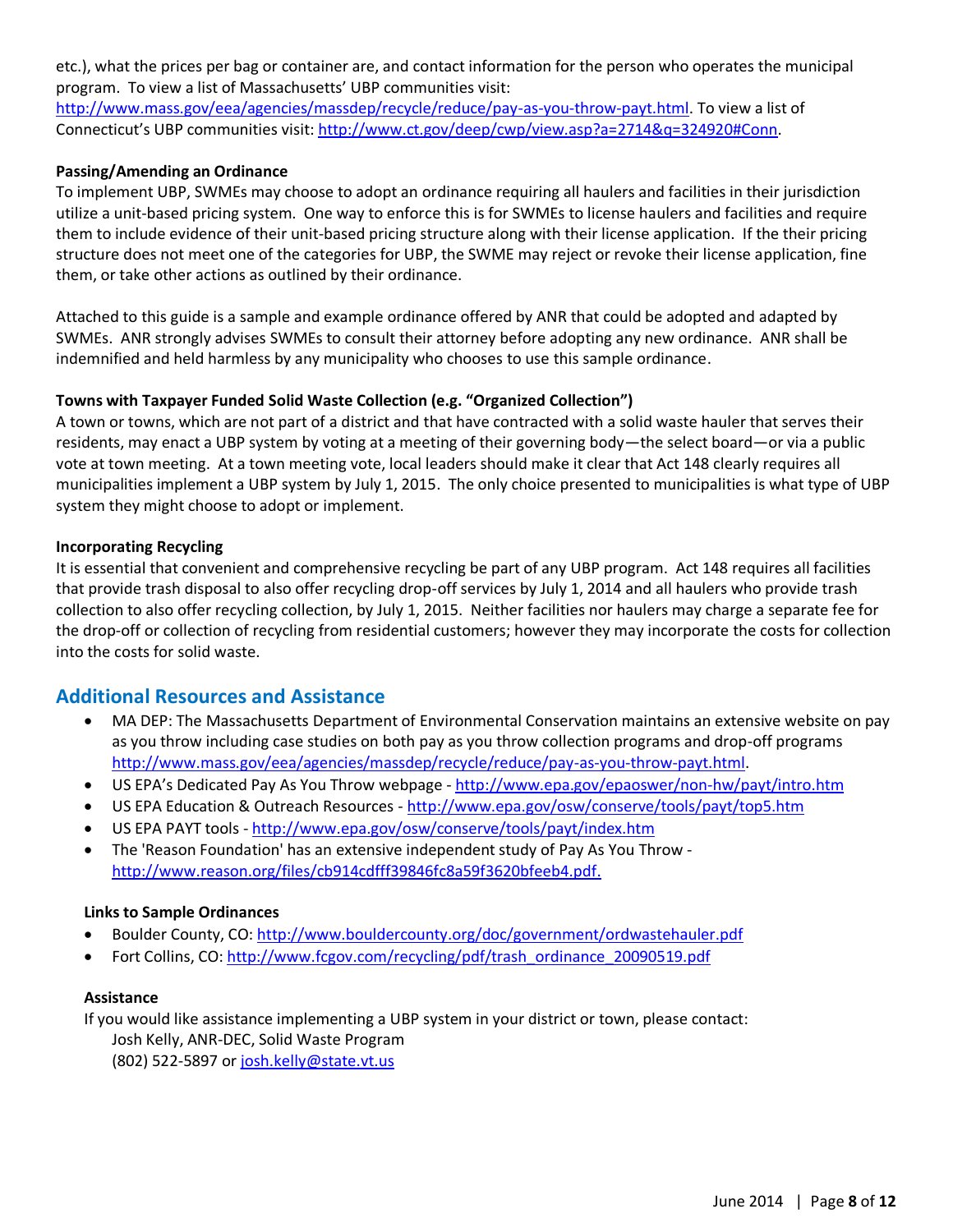## **Resource List**

- x DSM Environmental Services, Inc. and Tellus Institute. (July 2013). *Systems Analysis of the Impact of Act 148 on Solid Waste Management in Vermont*. Retrieved from [http://www.anr.state.vt.us/dec/wastediv/solid/documents/Act1487292013/DraftReport-Act148Analysis-7-29-](http://www.anr.state.vt.us/dec/wastediv/solid/documents/Act1487292013/DraftReport-Act148Analysis-7-29-2013-DSMandTellus.pdf) [2013-DSMandTellus.pdf](http://www.anr.state.vt.us/dec/wastediv/solid/documents/Act1487292013/DraftReport-Act148Analysis-7-29-2013-DSMandTellus.pdf)
- x Massachusetts, Department of Environmental Protection. (January 2004). *Pay-As-You-Throw: An Implementation Guide for Solid Waste Unit-Based Pricing Programs.* Retrieved from <http://www.mass.gov/eea/docs/dep/recycle/reduce/m-thru-x/pguide04.pdf>
- x Skumatz, L. A. & Freeman, D. J. (December 2006). *Pay As You Throw (PAYT) In the US: 2006 Update and Analyses*. Retrieved from<http://www.epa.gov/osw/conserve/tools/payt/pdf/sera06.pdf>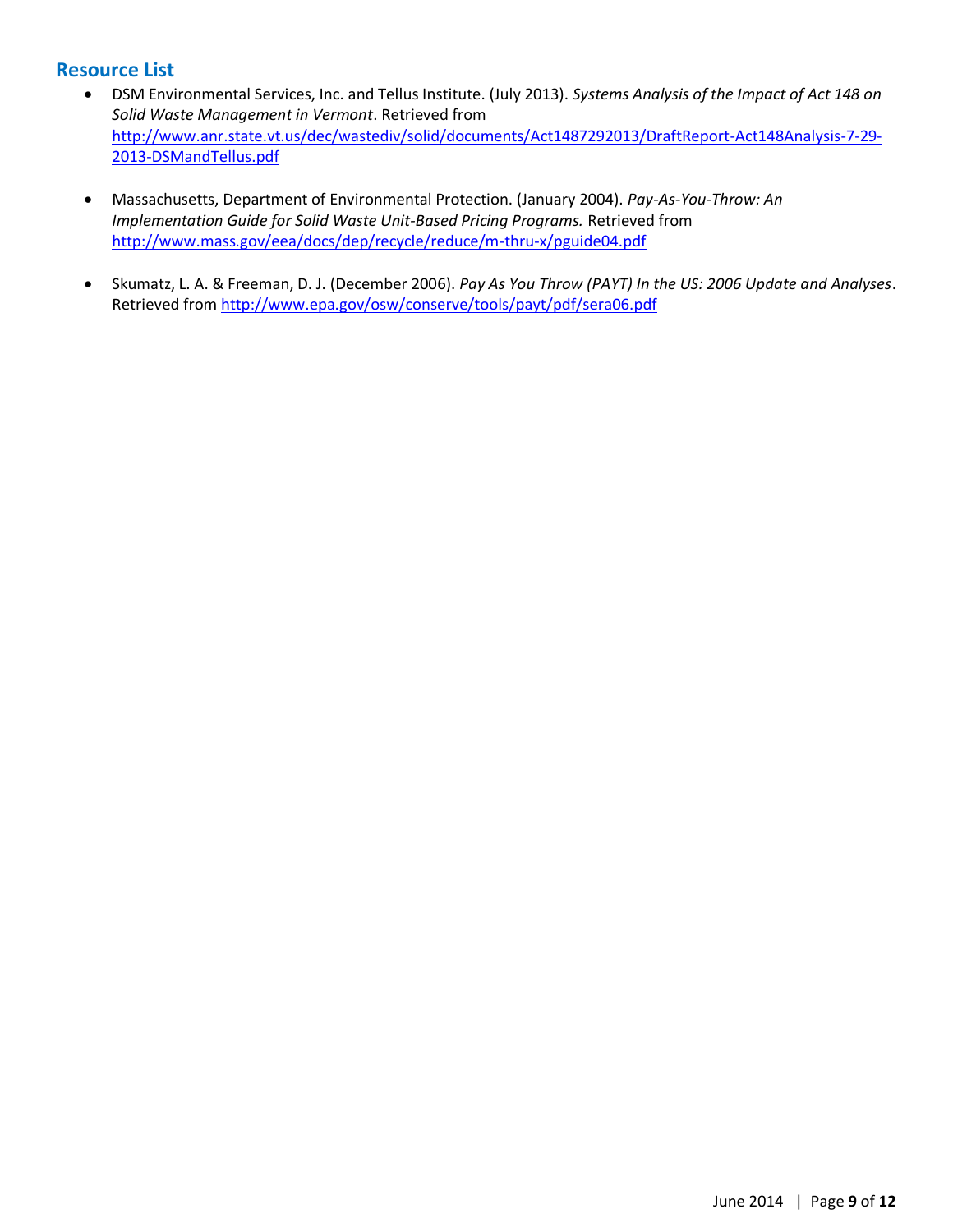## **SAMPLE ORDINANCE**

## **TOWN OF** \_\_ *OR SOLID WASTE DISTRICT*\_\_\_\_ **CIVIL ORDINANCE**

## **VARIABLE RATE PRICING BY VOLUME OR WEIGHT FOR MUNICIPAL SOLID WASTE COLLECTION**

WHEREAS, the [Town(s) of *OR SOLID WASTE DISTRICT* lhas, by virtue of the authority granted in 24 V.S.A. § 1971 (Title 24, Chapter 59, Section 1971), and 24 V.S.A. § 2202a (a) (Title 24, Chapter 61, Subchapter 8, Section 2202a), the power to adopt, amend, repeal, and enforce ordinances, and to manage and regulate the solid waste disposal within its boundaries; and

WHEREAS, in accordance with 24 V.S.A. § 2202a (d) of Act 148, Vermont's Universal Recycling law, which requires municipalities implement a variable rate pricing system by no later than July 1, 2015; the [Town(s) of *OR SOLID WASTE DISTRICT* is implementing and requiring variable rate pricing charges for municipal solid waste (hereinafter "MSW") collection from residential customers for disposal based on the volume or weight of the waste collected. This requirement to implement applies to all solid waste haulers and facilities that accept and collect MSW from residential customers.

WHEREAS, Variable rate pricing systems have been shown to be one of the most effective mechanisms for decreasing the disposal of solid waste, increasing recycling and composting rates, and increasing the diversion and reuse of valuable materials from the solid waste stream. Further Variable rate pricing is more equitable or fair pricing for solid waste by charging based on the number of units of solid waste a residential customer produces.

NOW, THEREFORE, to encourage the responsible use of resources and the protection of the environment, the [Selectboard of the Town(s) of \_\_\_\_\_*OR the \_\_\_\_ SOLID WASTE DISTRICT, BOARD of SUPERVISORS* and all hereby adopts this ordinance requiring Variable rate pricing charges for collection of MSW from residential customers in the [Town(s) of\_\_\_\_ *OR SOLID WASTE DISTRICT*\_\_\_], Vermont.

## **Article I: PURPOSE; TITLE**

- **Purpose**. This ordinance is enacted to encourage the responsible use of resources and the protection of the environment.
- **Title**. This ordinance shall be known and may be cited as the "Ordinance Requiring Variable rate pricing."

## **Article II: DEFINITIONS**

- a. "Collection" shall mean the gathering, pickup, acceptance, and allowance to drop off municipal solid waste by both solid waste haulers and solid waste facilities such as transfer stations where drop off of municipal solid waste is permitted.
- b. "Facility" shall mean any site or structure used for treating, storing, processing, recycling, transferring or disposal of municipal solid waste. A Facility may consist of a single or several treatment, storage, recycling, or disposal locations.
- c. "Hauler" shall mean any person that collects, transports, or delivers solid waste generated within a given area.
- d. "Municipal Solid Waste" hereinafter referred to as "MSW," means combined household, commercial, and industrial waste materials generated in a given area.
- e. "Variable rate pricing" means a fee structure that charges for MSW Collection based on its weight or volume.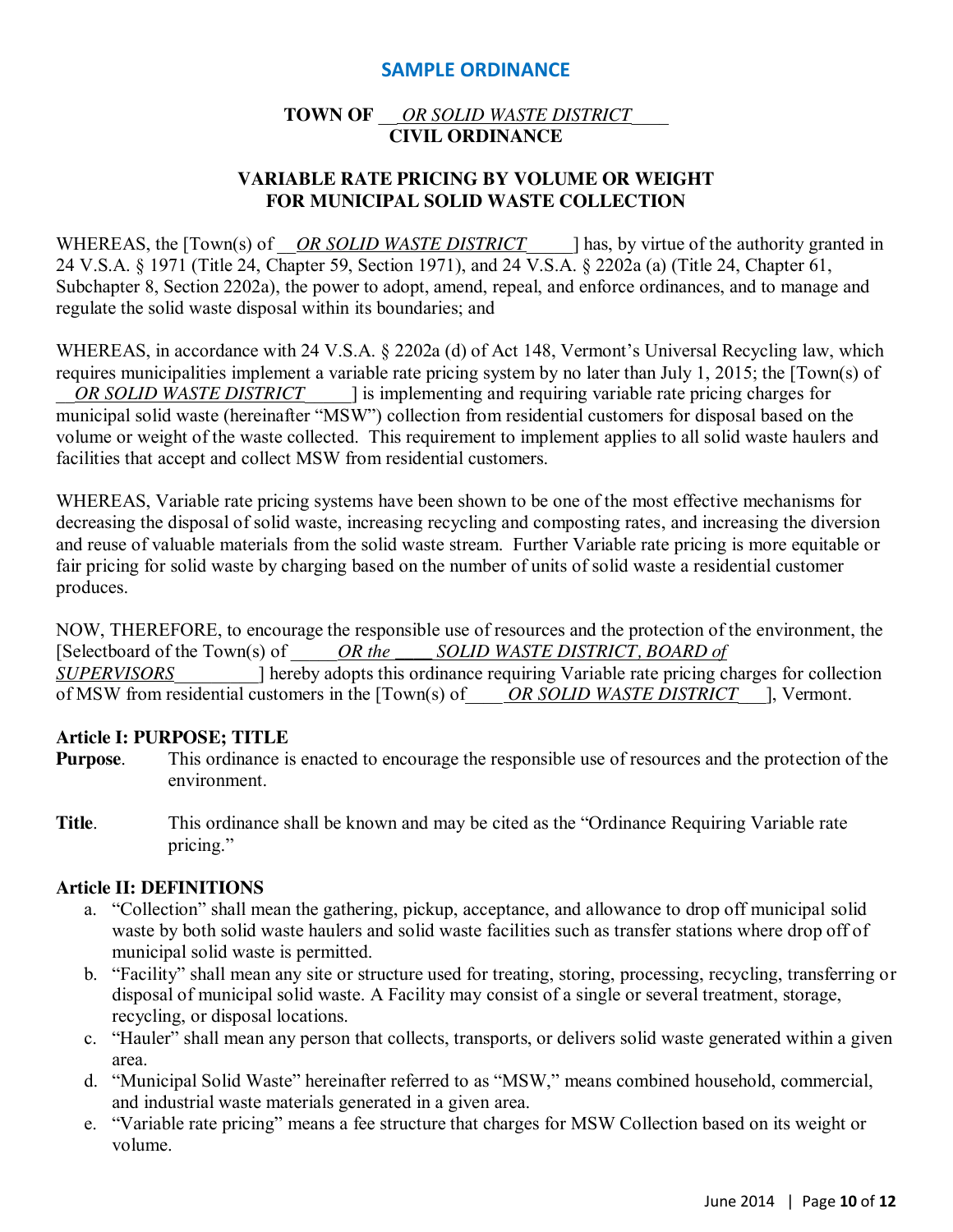## **Article III: VARIABLE RATE PRICING**

Haulers and Facilities (hereinafter "Service Providers") that provide Collection and/or drop-off disposal services for MSW to residential customers shall charge these customers for this service on the basis of the volume or weight of the MSW they produce, which is a pricing system commonly referred to as Variable rate pricing.

Each Service Provider shall establish a unit-based price to be charged for the Collection/drop-off disposal of each unit of MSW from residential customers; for example, a price per pound or a price for each 30-gallon bag or 30-gallon container that is collected or disposed of by a resident. Each larger unit of MSW, such as a 64-gallon container or a 50-gallon bag, shall carry an increased price.

The provisions of this subsection shall not be construed to prohibit any Service Provider from establishing rules and regulations regarding the safe maximum weight of bags or containers of municipal solid waste materials. A Service Provider may refuse to collect or allow disposal of any bag or container which is overloaded or which contains a MSW greater than the rated or specified volume or weight of such bag or container, or shall account for and bill the customer for the Collection of such excess MSW.

## **Article IV: FLAT FEE**

In addition to the unit-based price charged per unit of MSW, Service Providers may, but are not required to, charge a flat fee to residential customers for the purpose of covering operational costs for collecting, transporting, and disposing of MSW.

In the event that a Service Provider elects to establish a flat fee, all bills for services provided to residential customers shall clearly show both the flat fee and the unit-based price to maintain transparency.

Nothing herein shall prevent or prohibit a Service Provider from charging additional fees for the Collection of materials such as food and yard residuals or bulky items; except however, that no Service Provider may charge a separate line item fee on a bill to a residential customer for the Collection of mandated recyclables after July 1, 2015, in accordance with state statutes. A Service Provider may incorporate the cost of the Collection cost of mandated recyclables into the cost of the Collection of solid waste and may adjust the charge for the Collection of solid waste.

## **Article V: FILING OF PRICING SYSTEM**

The Service Provider shall file and submit evidence of their variable rate pricing system, including a breakdown of any and all fees including any flat fees, to the [Town(s) of \_\_*OR SOLID WASTE DISTRICT*\_\_\_\_\_] or shall file such evidence along with their license application.

## **Article VI: PENALTIES AND CIVIL ENFORCMENT**

- a. This ordinance is a civil ordinance and enforcement shall be brought in the judicial bureau in accordance with 24 V.S.A. §§ 1974a et seq.
- b. The penalties for violating this ordinance are as follows:

1st offense: Notice of Violation (written warning – demanding Variable rate pricing)

|                              | Civil Penalty | Waiver Fee |
|------------------------------|---------------|------------|
| 2nd offense:                 | \$100.00      | \$50.00    |
| 3rd offense:                 | \$250.00      | \$125.00   |
| 4th and subsequent offenses: | \$500.00      | \$300.00   |

The waiver fee is paid by a violator who admits or does not contest the violation.